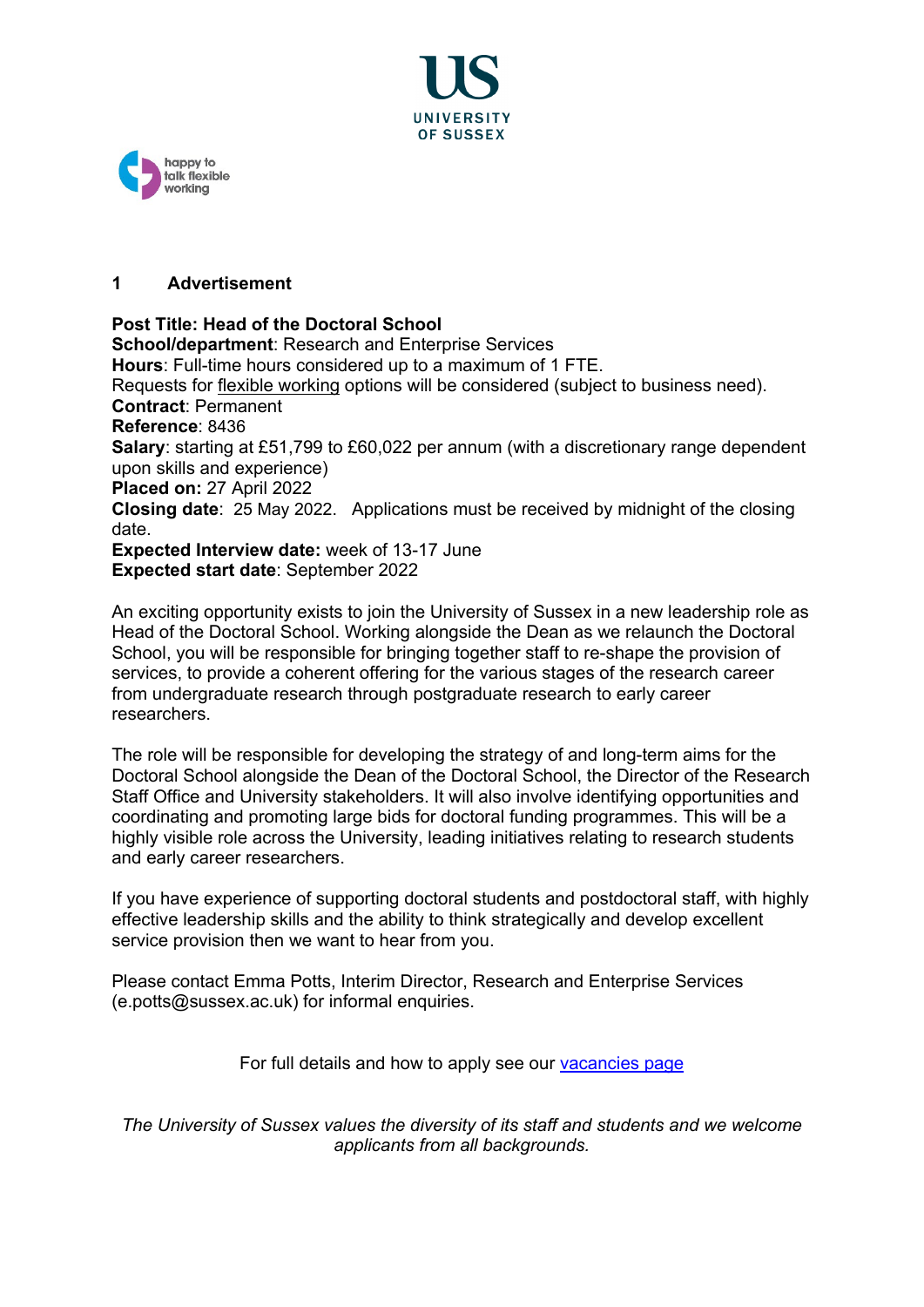# **2. The School / Division**

Please find further information regarding the division at http://www.sussex.ac.uk/schoolsandservices/professionalservices/research-enterprise and https://www.sussex.ac.uk/research/

## **3. Job Description**

Job Description for the post of: Head of the Doctoral School

**Department:** Research and Enterprise Services

**Location:** Falmer House/Hybrid

**Grade:** 9

| <b>Responsible to:</b>  | Director, Research & Enterprise (dotted line to the Dean of the<br>Doctoral School and the Director of the Research Staff Office) |
|-------------------------|-----------------------------------------------------------------------------------------------------------------------------------|
| <b>Responsible for:</b> | Senior Doctoral School Manager, Senior Chase Manager                                                                              |

#### **Role description**

Working closely with the Dean of the Doctoral School and the Director of the Research Staff Office, the post holder will take the professional services lead on the strengthening of the Doctoral School in terms of its service delivery and will be responsible for developing policy and practice for matters relating to research students and postdoctoral and early career provision.

The post holder will be responsible for identifying opportunities and developing, coordinating and promoting large bids for doctoral funding programmes. They will have a highly visible role across the University, leading initiatives relating to postgraduate research students (PGRs) and early career researchers (ECRs), including the delivery of the HE Excellence in Research Programme.

The post holder is expected to make a key institutional contribution towards co-ordinating and enhancing the full range of services available to prospective and current researchers and identifying best practice across the sector. They will also work closely with the International Office in defining strategies for international PGR recruitment and oversee the induction and support for early career researchers. The Head of the Doctoral School will therefore be expected to lead colleagues across the professional services in support of its strategic aims, including recruitment, admissions, student progress & assessment, training and development, and careers to ensure an institutional coherence in our provision. The post holder is also expected to contribute to the wider work of the Research and Enterprise Division, working closely with the heads of each area, and as a member of the leadership team.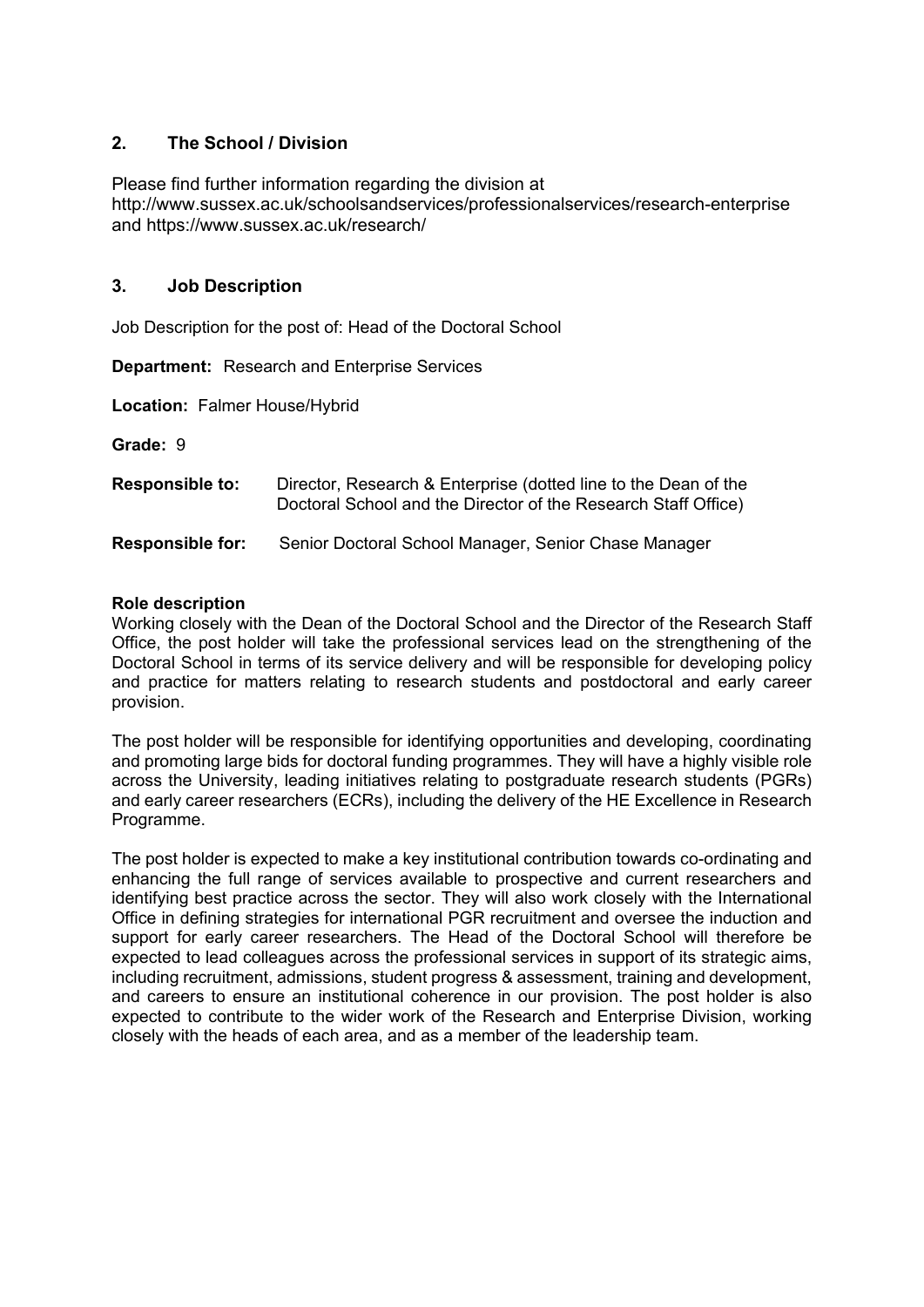## **PRINCIPAL ACCOUNTABILITIES**

- 1. Provide leadership to your teams, promote and maintain a high-quality Professional Services team, engendering a culture of continuous improvement.
- 2. Responsible for setting the standards of delivery in areas of responsibility and ensuring appropriate resources are available to deliver planned services.
- 3. Working with the Dean of the Doctoral School, set strategic direction and vision for the teams ensuring resulting policies are in alignment with strategic objectives.
- 4. Working with the Director of the Research Staff Office and Director, Research and Enterprise, agree strategic direction and vision for the Research Staff Office and delivery of the HR Excellence in Research programme to maintain the University's awarded status.
- 5. Work in partnership with other internal and external stakeholders to ensure strategic alignment of service
- 6. Working closely with the team leads; ensure that service delivery meets statutory, legal and financial reporting requirements associated with funded grants and contracts.

# **KEY RESPONSIBILITIES**

#### **1. Team Leadership**

- 1.1 Provide leadership across the teams, setting standards of service, targets and objectives
- 1.2 Ensure the appropriate allocation of resources to achieve targets and objectives including the selection, induction, performance management and development of all members of the teams.
- 1.3 Set team direction, vision and priorities, ensuring service and team culture are in strategic alignment with both RES and the institution.
- 1.4 Support the development of others, providing leadership and coaching in the Doctoral School, including the Research Staff Office.
- 1.5 Employing your knowledge and skills, provide leadership across the Doctoral School teams during periods of significant change, to foster an ethos of continuous improvement.

## **2. Service Delivery**

- 2.1 Working within overall university and funder policies and procedures, ensure the effective management of responsibilities in the area of the Doctoral School. Plan and allocate resources to support the achievement of teams' targets and objectives.
- 2.2 Development of teams' strategic plans and ensure alignment with RES plans.
- 2.3 Ensure effective service delivery within the Doctoral School.<br>2.4 Provide reports and other communication media internally and
- 2.4 Provide reports and other communication media internally and externally as appropriate. To undertake analysis, interpretation and presentation of complex and conflicting information to inform decisions related to the Doctoral School.
- 2.5 Identify critical issues when resolving problems particularly where there is complex or competing information and use university strategy and objectives to make decisions.

# **3. Strategy and Planning**

- Based on a broad and deep set of knowledge and experience, set strategic direction in areas of doctoral and early career researcher funding, and doctoral school recruitment.
- 3.2 Shape policy development and provide guidance on strategic agenda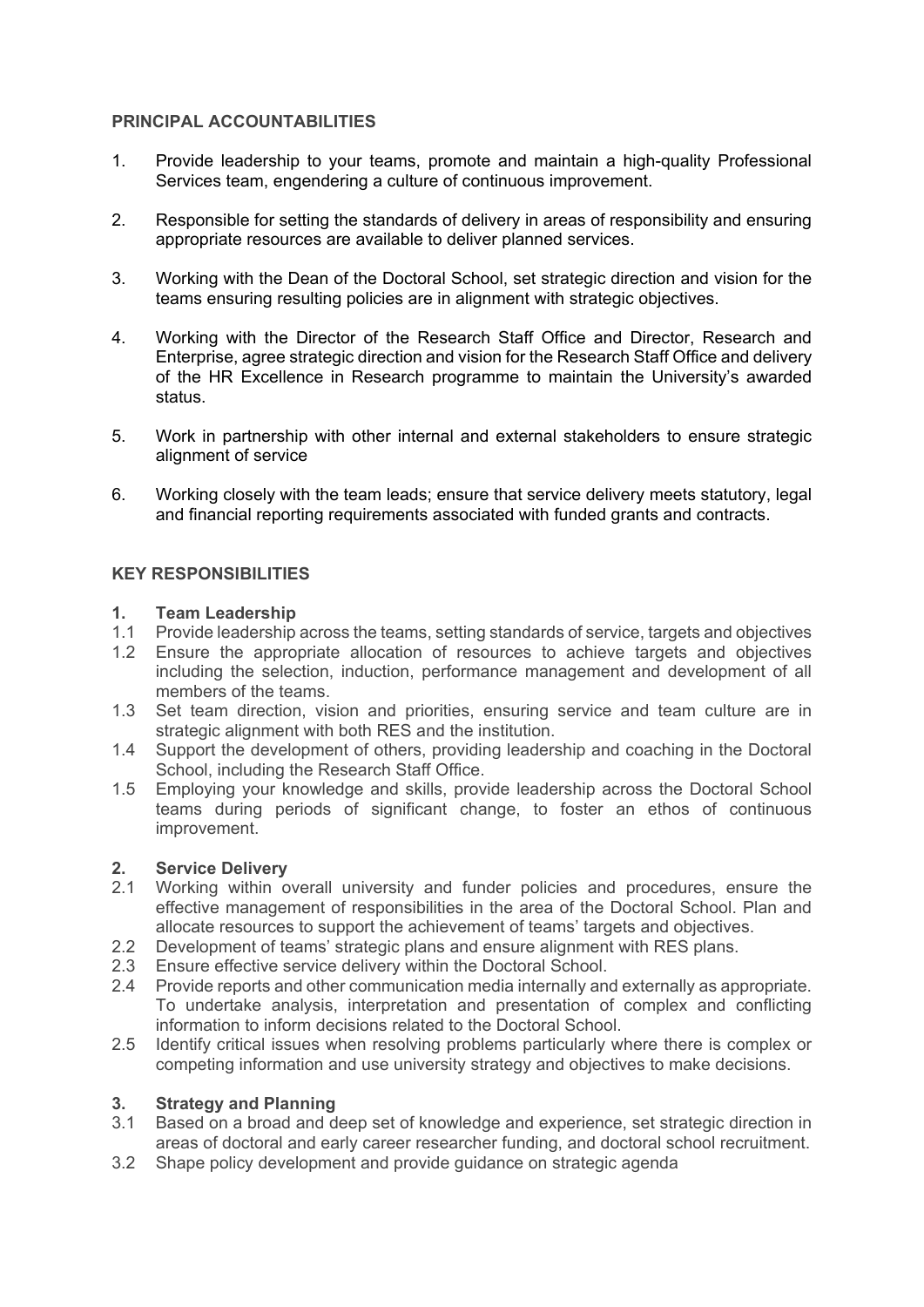3.3 Ensure appropriate governance is in place for PGRs and early career researchers (ECRs).

# **4. Customers and Stakeholders**

- 4.1 Proactively engage with internal and external stakeholders, colleagues, PGRs and ECRs to ensure the effective delivery of strategic objectives, initiate and develop relationships, providing analysis of data and information to inform decisions as necessary, showing appropriate sensitivity when needed.
- 4.2 Persuade, influence and negotiate as appropriate to further the objectives of the **University**

## **5. Regulatory and Operational Framework**

- 5.1 Ensure that the Doctoral School provides a regulatory and operational framework where Schools have the flexibility to develop depending on their own disciplinary needs, whilst encouraging collaboration and the development of interdisciplinary activities;
- 5.2 Act as Secretary to the Doctoral School Board, which reports to Senate via the Research and Knowledge Exchange Committee;
- 5.3 Lead and manage the Doctoral School Office to support the implementation of the University research strategy relating to postgraduate and postdoctoral research;
- 5.4 Working with the University Surveys Committee, manage periodic surveys on PRES for PGRs and CEDARS for ECRs, reporting outcomes to the Doctoral School Board, the Research Staff working group, and the Research and Knowledge Exchange Committee, developing and agreeing improvement plans with Schools as appropriate.
- 5.5 Provide leadership to the Research Staff Office ensuring that the delivery plans associated with the Concordat to Support the Career Development of Researchers and the HR Excellence in Research award are fully implemented, and the award maintained, fostering a best practice approach to delivery.
- **6. Doctoral School Planning, Recruitment and Delivery**
	- 6.1 In conjunction with the International Office, develop strategies designed to stimulate the growth of PGR activity and student numbers on research programmes, improve retention and completion rates, and to ensure that the right systems and business processes are in place to support these goals;
	- 6.2 Identify funding opportunities for doctoral programmes and centres (or similar), lead on the University response with coordinated support for bid for postgraduate funding from UKRI or similar (e.g. CASE awards);
	- 6.3 Collaborate with professional services colleagues in the Division for Communication, Marketing and Achievement, as well as Schools, on the development of marketing material (e.g. postgraduate prospectus) and the University's external facing website to promote postgraduate education and research;
	- 6.4 Oversee the effective operation and administration of studentships funded through UKRI and other doctoral programmes.

## **7. Other responsibilities**

7.1 Advise the Director of Research and Enterprise, Dean of the Doctoral School, Director of the Research staff office and the Pro-Vice-Chancellor (Research and Enterprise) on the development of University policies on postgraduate study and support for ECRs, to keep these policies under review, and to monitor their effectiveness.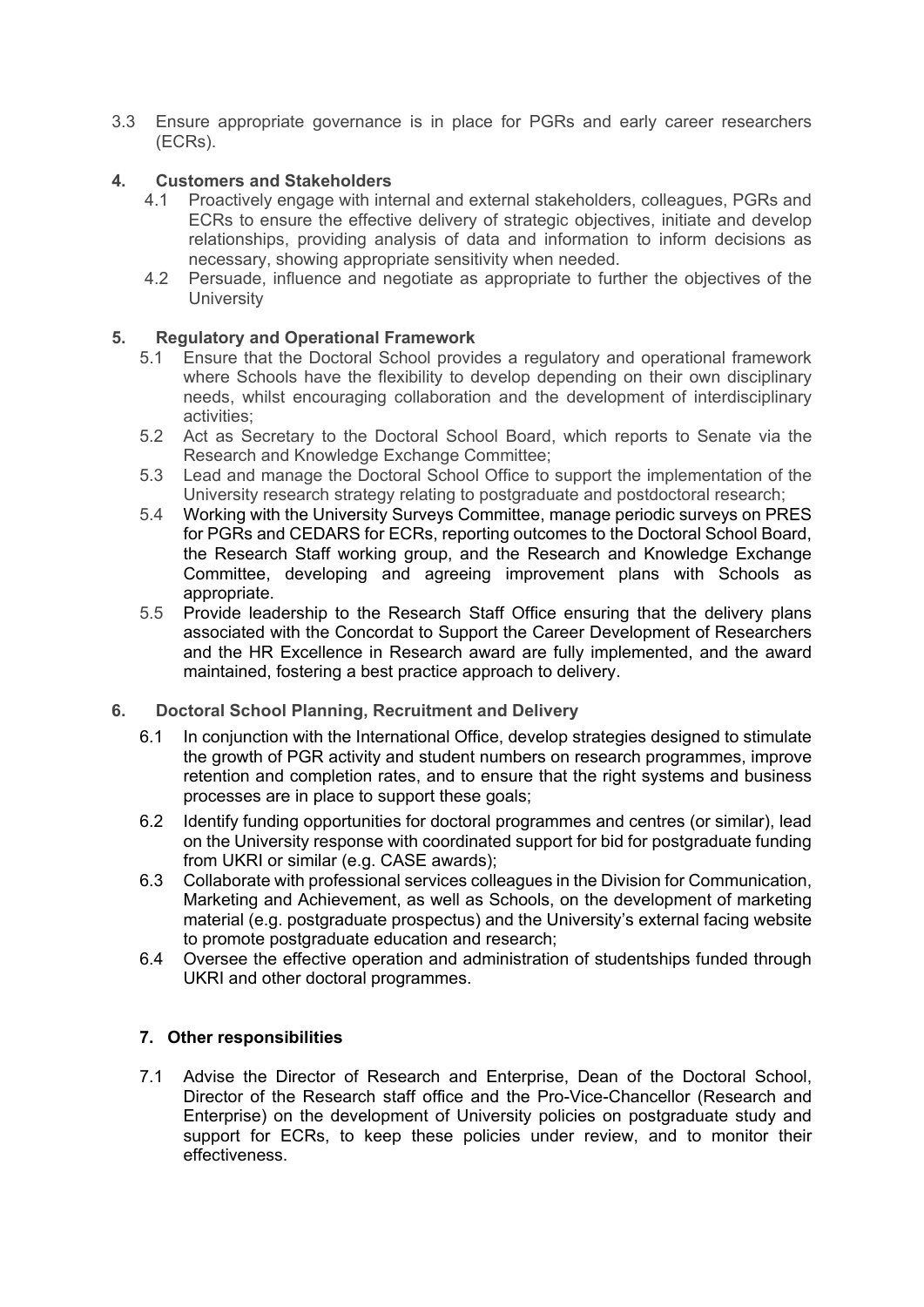- 7.2 Liaise with external bodies associated with postgraduate research training and education such as UKRI, Vitae, Office for Students, and the UK Council for Graduate Education.
- 7.3 Represent the University's interests in shaping national policy debates across the wider Higher Education Sector.

To carry out any other duties that are within the employee's skills and abilities whenever reasonably instructed.

This Job Description sets out current duties of the post that may vary from time to time without changing the general character of the post or level of responsibility entailed.

# **INDICATIVE PERFORMANCE CRITERIA**

- Leading a team of 11 staff
- Manage a staff and non-staff budget of £550k including occasional project funding.
- Responsible for the monitoring of the completion rates of doctoral students along with associated UKRI and funder reporting
- Delivery of the HR Excellence in Research programme, ensuring that the University HR Excellence in Research award is maintained.
- The post holder reports to the Director, Research & Enterprise but enjoys a defined level of autonomy and responsibility to enable the post holder to manage their own work and that of their reporting managers to achieve their agreed objectives. The role holder is a member of the RES senior leadership team and has responsibility for the joint delivery of Divisional objectives. The post holder is expected to work collaboratively across the University and with key stakeholders to deliver single team working that efficiently and effectively supports the achievement of those goals and objectives.
- Support achievement of the Division's compliance with all applicable statutory and regulatory compliance obligations, including (but not limited to): UKVI, Health & Safety, the Prevent Duty, data protection, Competition and Markets Authority requirements and equal opportunities, as appropriate to the grade and role. Additionally, to promote good practice in relation to University policy, procedure and guidance in relation to those compliance matters in respect of students, staff and other relevant parties.
- Balance effectiveness and cost-efficiency in the management of the budgets you are accountable for, demonstrating compliance with Value for Money and Return on Investment principles to support the University's strategic aim to achieve a world-class standard of teaching and research by managing our resources effectively and efficiently

## **4. Person Specification**

## **ESSENTIAL CRITERIA**

1. Normally educated to degree level, with a postgraduate qualification or other equivalent qualification, or relevant level of experience, as appropriate to the role.